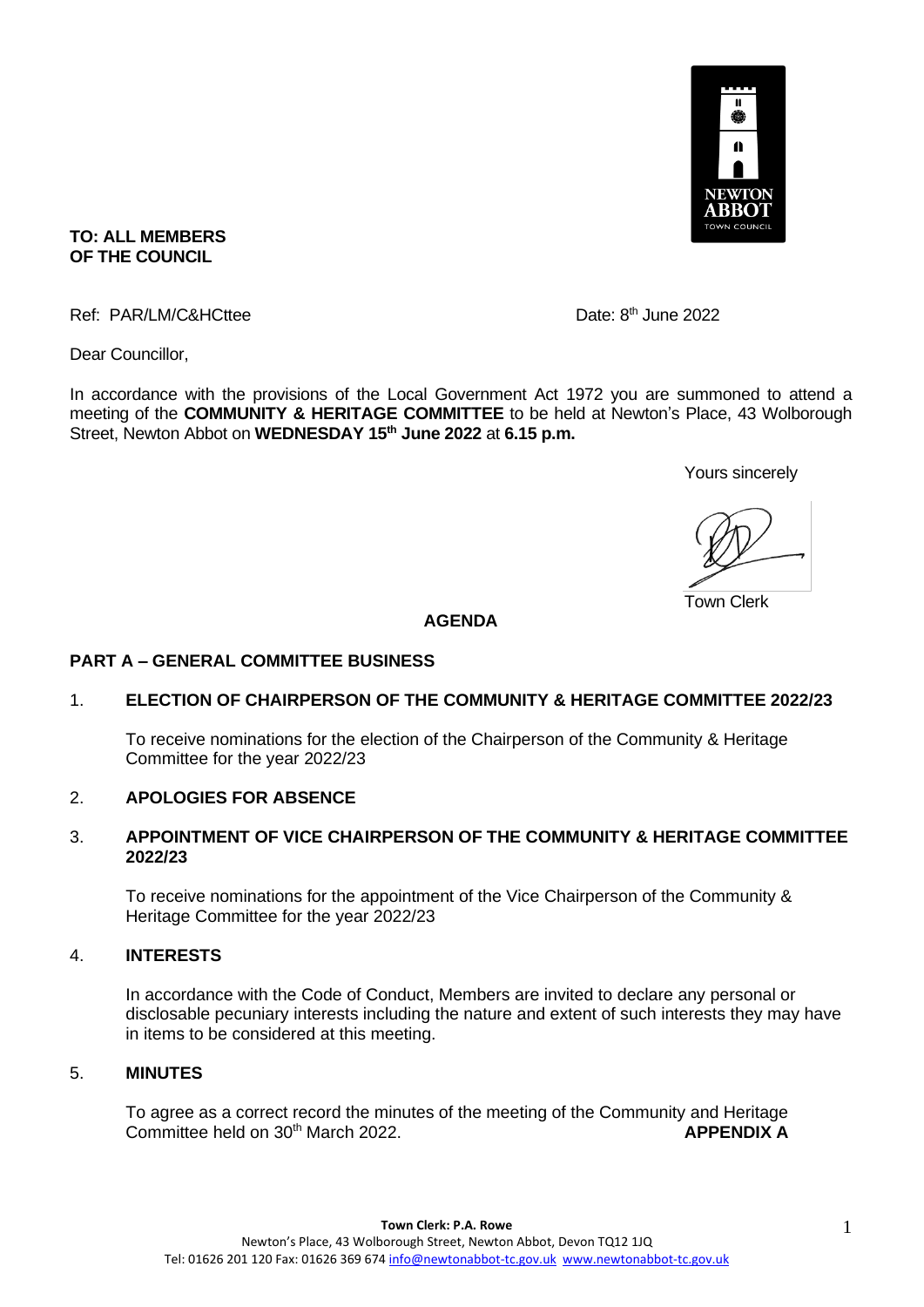## 6. **COMMITTEE TERMS OF REFERENCE**

To review the Committee Terms of Reference for the Community & Heritage Committee. **APPENDIX A (1)**

## 7. **PUBLIC PARTICIPATION** (7.00 – 7.15 p.m.)

The Committee sets aside, a short period at the commencement of the meeting when the public can ask questions or make statements.

## **PART B – ITEMS FOR DECISION**

## 8. **A382/383 LINK PHASE 1 PROJECT**

To receive an update from Griffiths Civil Engineering and Construction on the A382/383 Link Road Phase 1 project to date.

#### 9. **QUEEN STREET PROPOSALS, PEDESTRIAN ENHANCEMENTS -PUBLIC CONSULTATION**

To consider submitting a formal response to Devon County Council on the proposed Queen Street Enhancements.

## 10. **SUB-COMMITTEES/WORKING PARTIES/FORUMS**

To receive the minutes of the following Sub-Committees: -

| • Events Sub-Committee - $2nd$ March 2022 | <b>APPENDIX B (1)</b> |
|-------------------------------------------|-----------------------|
| Chairperson - Mrs Carol Bunday            |                       |
|                                           |                       |

• Events Sub-Committee – 25th May 2022 **APPENDIX B (2)** Chairperson – Mr M Ryan

# 11. **ACCOUNTS/INCOME & EXPENDITURE**

To receive an overview of income and expenditure for period 1<sup>st</sup> April – 30<sup>th</sup> April 2022 for the following:

- (a) Community and Heritage Committee **APPENDIX C (1)**
- (b) Newton In Bloom **APPENDIX C (2)**
- (c) Museum **APPENDIX C (3)**

## 12. **ANNUAL TOWN MEETING**

To hear a report from Cllr Mike Joyce and note the results of the questionnaire conducted during the Annual Town Meeting on Saturday 9th April 2022 **APPENDIX D**

## 13. **ROAD SAFETY**

To hear an update from Cllr Mike Joyce on the purchase and implementation of Vehicle Activated Signs (VAS) and to consider adopting the following policies:

- (a) Road Safety Vehicle Activated Signs (VAS) Policy **APPENDIX E**
- (b) Vehicle Activated Signs Data Sharing Policy **APPENDIX F**

# 14. **MUSEUM POLICIES FOR ACCREDITATION**